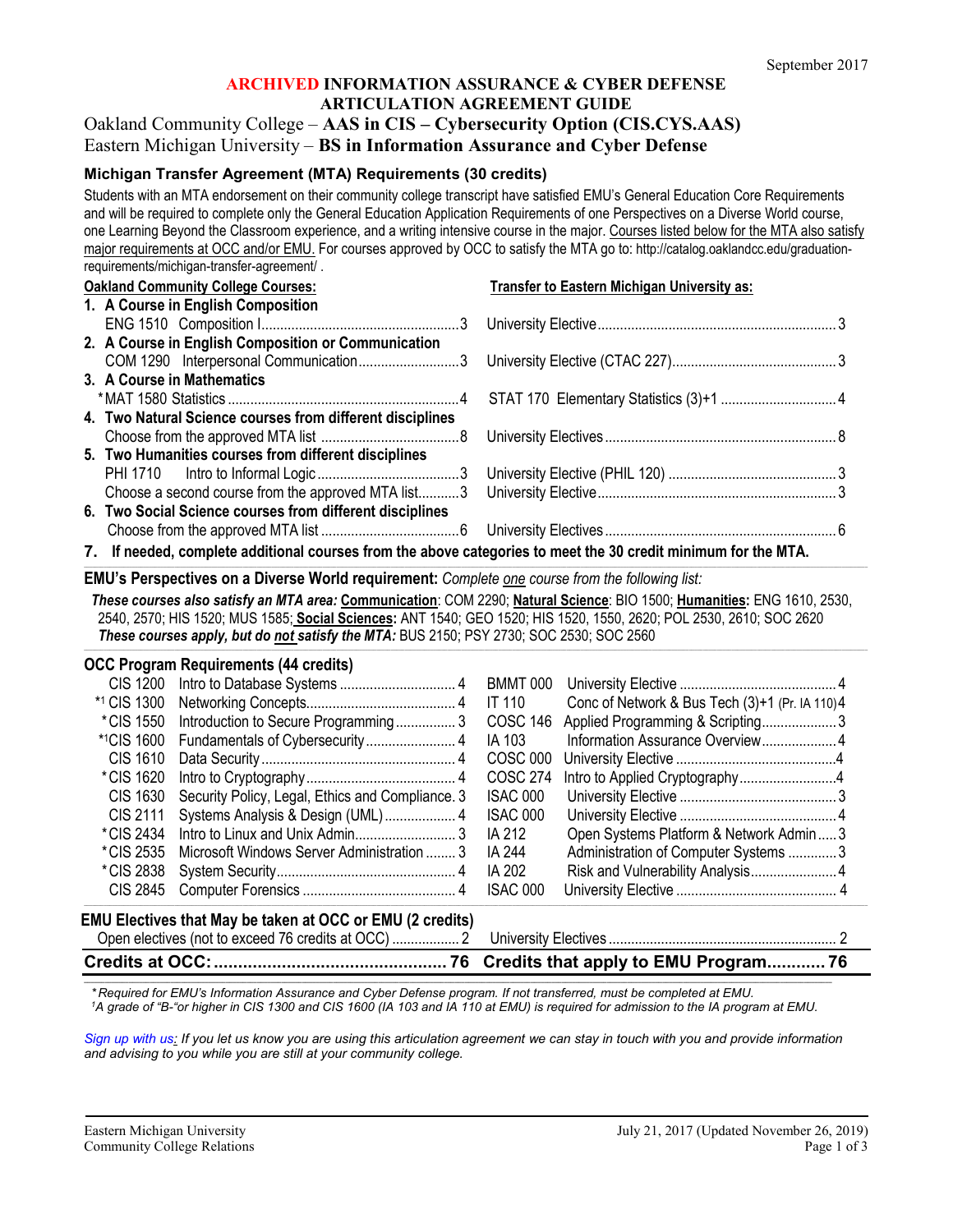# **ARCHIVED INFORMATION ASSURANCE & CYBER DEFENSE ARTICULATION AGREEMENT GUIDE**

Oakland Community College – **AAS in CIS – Cybersecurity Option (CIS.CYS.AAS)** Eastern Michigan University – **BS in Information Assurance and Cyber Defense**

# **Completion of the Bachelor of Science in Information Assurance & Cyber Defense**

IA 103 and IA 110 (CIS 1600 and CIS 1300 at OCC) must be completed with a grade of "B-" or higher for admission to the IA major and to enroll in IA 300-level courses

### **Major Requirements (48 credits)**

**Information Assurance Required Courses (42 credits)**

|                       | LEGL 320 Cyber Law and Compliance3           |  |
|-----------------------|----------------------------------------------|--|
| IA 322                |                                              |  |
| IA 329W               | Policy Development in Info Assurance (GEWI)3 |  |
| IA 385                | Database Management & Security3              |  |
| <sup>1</sup> IA 387L4 | Co-operative Education (GELB)3               |  |
| IA 400                | Malware Analysis & Reverse Engineering3      |  |
| IA 427                |                                              |  |
| IA 445                | Ethical Hacking and Offensive Security3      |  |
| IA 455                |                                              |  |
| IA 462                | Adv. Operating Systems Security & Admin 3    |  |
| IA 473                | Network Forensics & Analytics (was IA 430)3  |  |
| IA 495                |                                              |  |
| <b>IT 150</b>         | Networking I (Previously IA 150) 3           |  |
| IT 254                | Networking II (Previously IA 354) 3          |  |
|                       |                                              |  |

### **IA Restricted Electives (6 hours)**

|  | IA 425 Cyber Crime Investigation I (3)        |     |
|--|-----------------------------------------------|-----|
|  | IA 428 Digital Forensics II (3)               |     |
|  | IA 471 Data Security and Privacy (3)          |     |
|  | IA 474 Applied Data Mining for IA (3)         |     |
|  | IA 475 Adv Topics in Information Security (3) |     |
|  | IA 476 Enterprise Security Analytics (3)      |     |
|  | Any IA, CIS, or COSC 300-level or higher (3)  |     |
|  |                                               | .48 |
|  |                                               |     |
|  |                                               |     |
|  |                                               |     |

<sup>1</sup> *Satisfies EMU's Learning Beyond the Classroom requirement*

*NOTE: A minimum of 124 credits is required to graduate. If insufficient credits are transferred, students must take additional credits at EMU to satisfy the 124 credit minimum.*

#### **Sample Sequences for completing the program:**

*Courses may not be offered every semester. Meet with a program advisor to plan a program of study.*

#### **FALL START**

|                       | Fall semester (9 credits)    |  |
|-----------------------|------------------------------|--|
|                       |                              |  |
| IT 150                |                              |  |
| <b>IA 329W</b>        |                              |  |
|                       | Winter semester (12 credits) |  |
| IT 254                |                              |  |
| IA 385                |                              |  |
| IA 400                |                              |  |
| IA 427                |                              |  |
|                       | Fall semester (12 credits)   |  |
| IA 322                |                              |  |
| IA 495                |                              |  |
| IA 445                |                              |  |
| IA 473                |                              |  |
|                       | Winter semester (15 credits) |  |
| <sup>1</sup> IA 387L4 |                              |  |
| IA 455                |                              |  |
| IA 462                |                              |  |
|                       |                              |  |
| WINTER START          |                              |  |
|                       | Winter semester (9 credits)  |  |
|                       |                              |  |
| IT 150                |                              |  |
| IA 329W               |                              |  |
|                       |                              |  |
| IA 322                | Fall semester (12 credits)   |  |
|                       |                              |  |
| IA 385                |                              |  |
| IA 400                |                              |  |

#### IA 427 FW Prereq: IT 110 ............................................................3 W**inter semester (15 credits)**

|  | Fall semester (12 credits) |  |
|--|----------------------------|--|